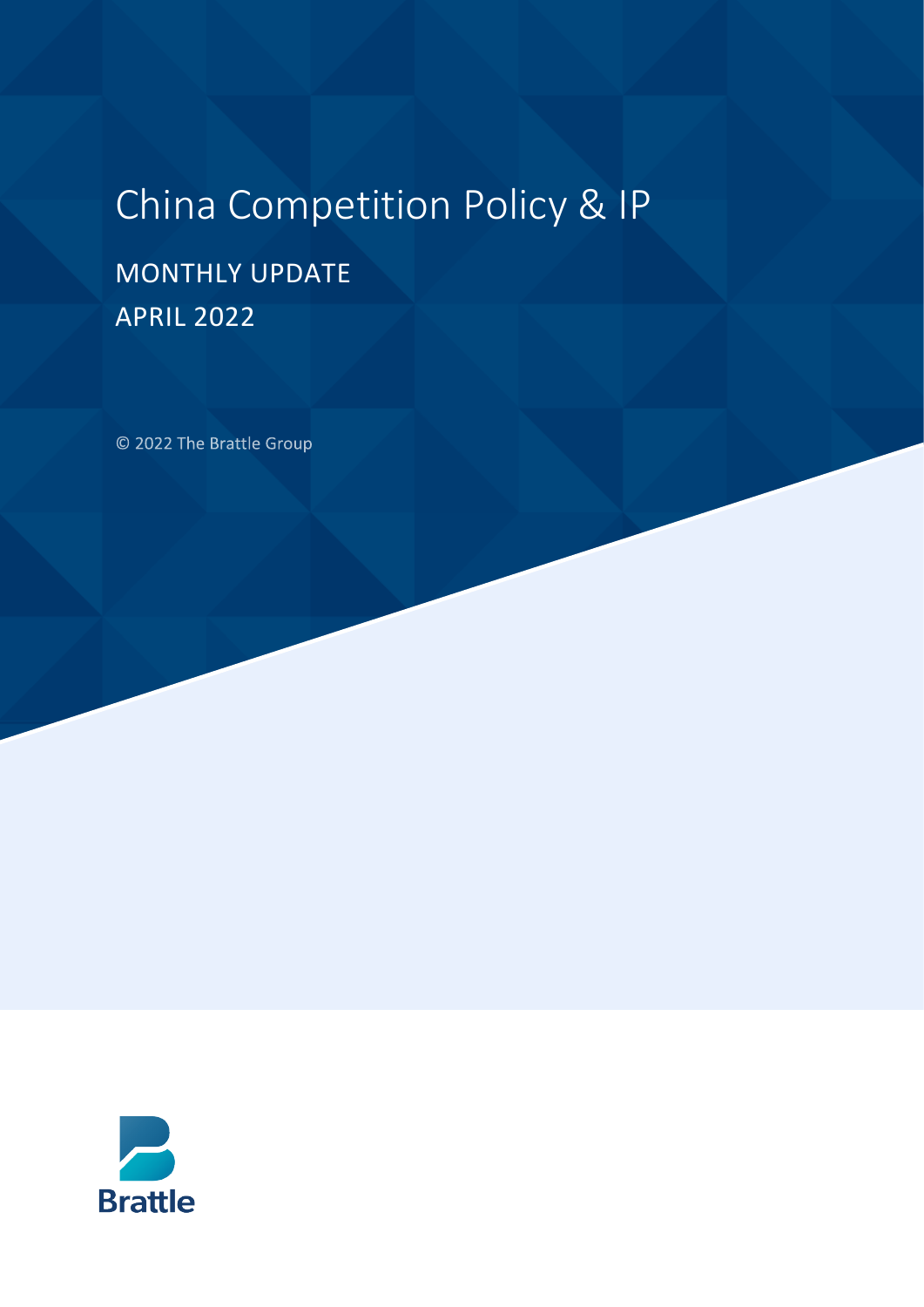#### TABLE OF CONTENTS

| National Market Supervision System Anti-Monopoly Work Conference Held in Beijing  2         |  |
|---------------------------------------------------------------------------------------------|--|
|                                                                                             |  |
| China Institute of Applied Jurisprudence Hosts Symposium on the Revision and Application of |  |
|                                                                                             |  |
|                                                                                             |  |
| SAMR Imposes Three Administrative Penalty Decisions Due to Failures to File 6               |  |
|                                                                                             |  |
|                                                                                             |  |
|                                                                                             |  |
| SPC Rules Huaming-Taipu Mediation Agreement Constitutes Horizontal Monopoly  9              |  |
|                                                                                             |  |
| SPC Makes First Anti-Monopoly Review of Reverse-Payment Agreement Related to Drug           |  |
| Court Rules That Using Pre-recorded Videos on Livestreaming Platforms Constitutes Unfair    |  |
|                                                                                             |  |

### About Brattle

The Brattle Group answers complex economic, regulatory, and financial questions for corporations, law firms, and governments around the world. We aim for the highest level of client service and quality in our industry.

We are distinguished by our credibility and the clarity of our insights, which arise from the stature of our experts; affiliations with leading international academics and industry specialists; and thoughtful, timely, and transparent work. Our clients value our commitment to providing clear, independent results that withstand critical review.

Brattle has over 500 talented professionals across four continents. For additional information about our experts and services, please visi[t brattle.com.](https://www.brattle.com/)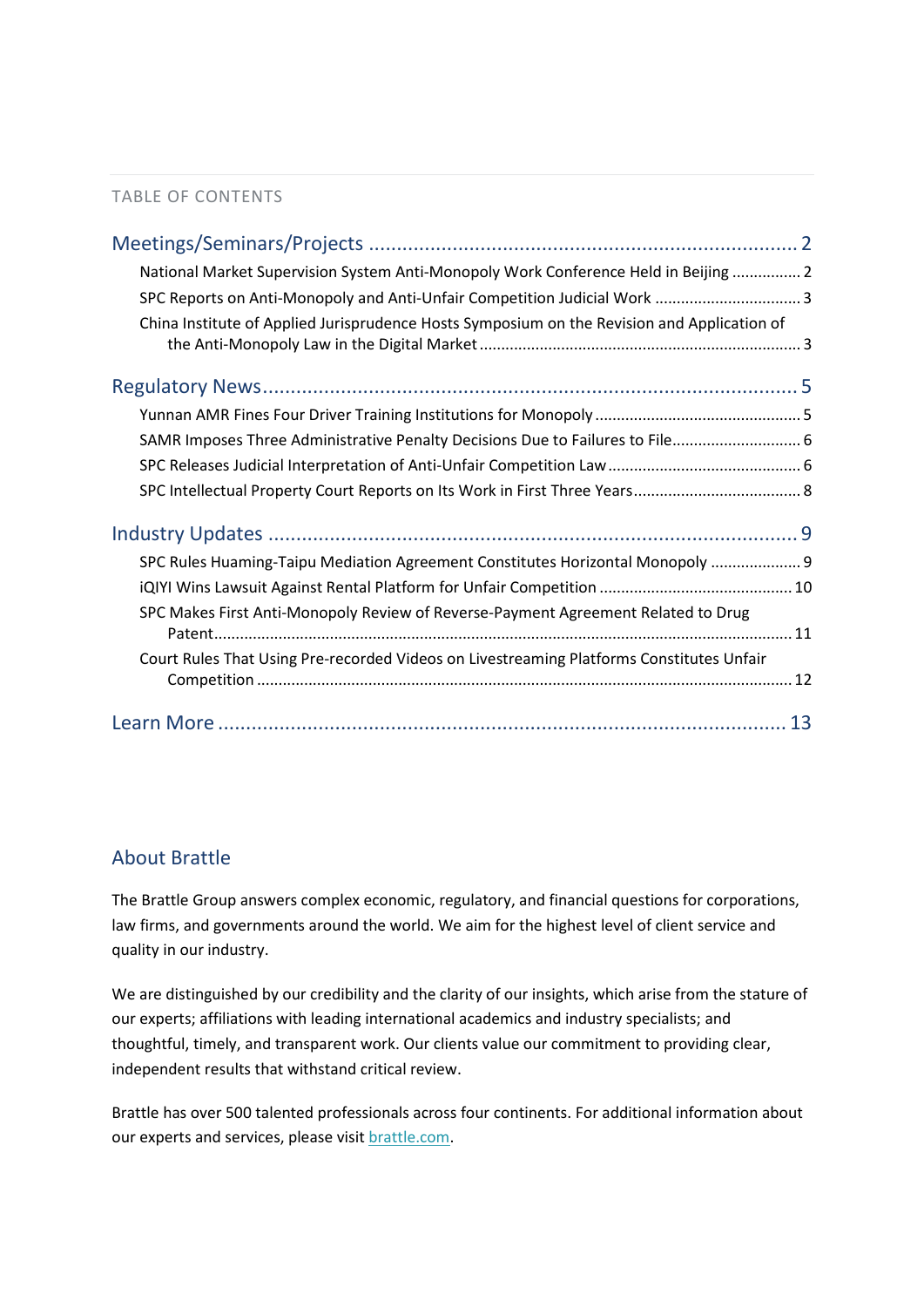# <span id="page-2-1"></span><span id="page-2-0"></span>Meetings/Seminars/Projects

## National Market Supervision System Anti-Monopoly Work Conference Held in Beijing

### **[Read the Chinese version here](https://www.samr.gov.cn/xw/zj/202203/t20220317_340564.html)**

On March 17, 2022, the National Market Supervision System Anti-Monopoly Work Conference was held in Beijing. The conference comprehensively summarized anti-monopoly work in China in 2021, analyzed new challenges and requirements for the future, and deployed the key tasks for 2022. Gan Lin, Deputy Director of the State Administration for Market Regulation (SAMR) and Director of the National Anti-Monopoly Bureau, attended the conference and delivered a speech.

Regulators stated that significant successes were achieved in many areas of anti-monopoly work in 2021, including enforcement in key areas and major cases, the construction and implementation of a fair competition policy system, the development of an anti-monopoly enforcement system, and international cooperation and competition advocacy. Further, the competition ecology of the platform economy was significantly refined, and the competitive market environment steadily improved.

In 2021, 176 monopoly cases were investigated and handled nationwide, with fines amounting to RMB 23.586 billion, while 727 cases of concentration of operators were concluded, with four cases approved with conditions and one case prohibited. Other highlights from the year included the official launch of the National Anti-Monopoly Bureau, which enhanced regulatory powers in market supervision, and China's hosting of the  $7<sup>th</sup>$  annual BRICS International Competition Conference in Chengdu.

Five priorities for anti-monopoly work in 2022 were shared at the conference:

- 1. Improve the anti-monopoly rule of law and the legal system of fair competition to provide clearer guidance for market players.
- 2. Boost market expectations and confidence, intensifying the implementation of fair competition policies to facilitate the smooth flow of domestic circulation.
- 3. Stabilize the macroeconomy and safeguard people's well-being, strengthening anti-monopoly regulation and enforcement in key areas.
- 4. Promote the construction of a modern regulatory system and team building to enhance the capacity for fair competition governance.
- 5. Strengthen enterprises' compliance capacity, shape a new competitive advantage for China, and improve the discourse in international competition rules.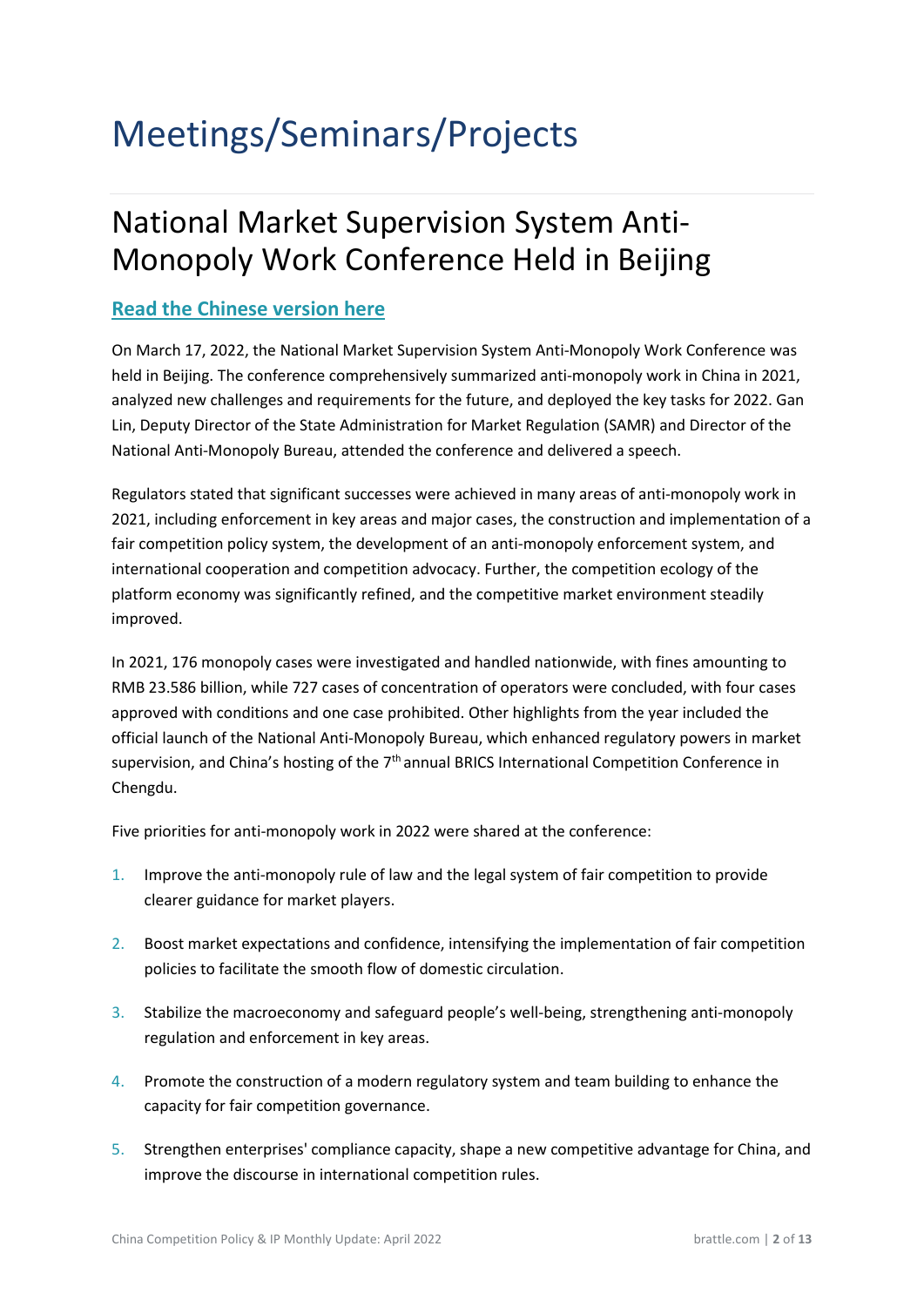## <span id="page-3-0"></span>SPC Reports on Anti-Monopoly and Anti-Unfair Competition Judicial Work

### **[Read the Chinese version here](http://lianghui.people.com.cn/2022npc/n1/2022/0315/c441810-32375400.html)**

On March 8, 2022, during the fifth session of the 13th National People's Congress, Chief Justice and President of the Supreme People's Court (SPC) Zhou Qiang reported on SPC's work in 2021 and presented its priorities for 2022.

With regards to safeguarding fair competition in the market, the SPC strengthened its anti-monopoly and anti-unfair competition judiciary function in 2021, concluding 49 monopoly cases and 7,478 unfair competition cases. These cases involved conduct such as "either-or," imitation of brand names or likenesses, and fraudulent transactions and reviews, with strict punishment for acts that hindered fair competition and harmed the interests of the public. In 2021, the SPC also explored the rules of data rights protection, served the digital economy, and promoted the development of ecommerce.

In 2022, the SPC will continue to increase judicial protection of intellectual property rights, improve the rules for adjudicating anti-monopoly and anti-unfair competition, regulate the development of the digital economy in accordance with the law, and protect the legitimate rights and interests of platform practitioners and consumers.

<span id="page-3-1"></span>China Institute of Applied Jurisprudence Hosts Symposium on the Revision and Application of the Anti-Monopoly Law in the Digital Market

### **[Read the Chinese version here](http://rmfyb.chinacourt.org/paper/html/2022-03/26/content_215345.htm)**

On March 24, 2022, the Internet Judicial Research Center of the China Institute of Applied Jurisprudence hosted a symposium on the revision and application of the Anti-Monopoly Law in the digital market. Nearly 20 experts and scholars – from institutions including the China University of Political Science and Law, Peking University, Tsinghua University, and the China Society of Economic Reform, as well as representatives from internet companies and judges – participated in the symposium.

During the symposium, the participants discussed the intersection of anti-monopoly administrative enforcement and anti-monopoly civil litigation, the specific application of the provisions of the antimonopoly law on abuse of market dominance in the digital market, the liability for damages for antimonopoly infringement, and the anti-monopoly law regulation of data and algorithms. They also shared their insights on the understanding of the provisions, judicial application, case adjudication, and corporate compliance in the context of the draft amendment to the Anti-Monopoly Law.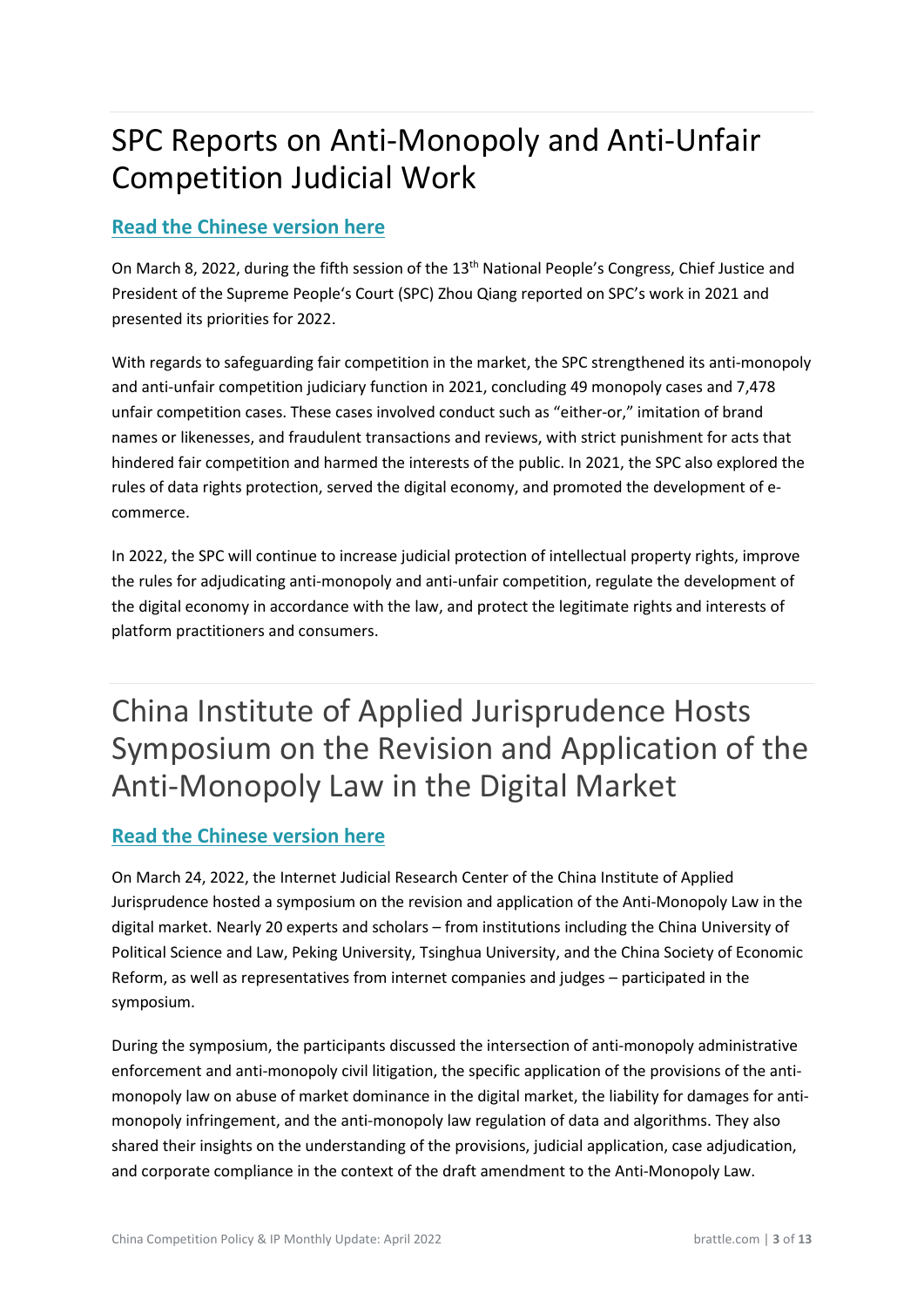The symposium was designed to promote the integration of antitrust theories in the digital economy era and to help form a legal consensus on some important antitrust issues in the digital market.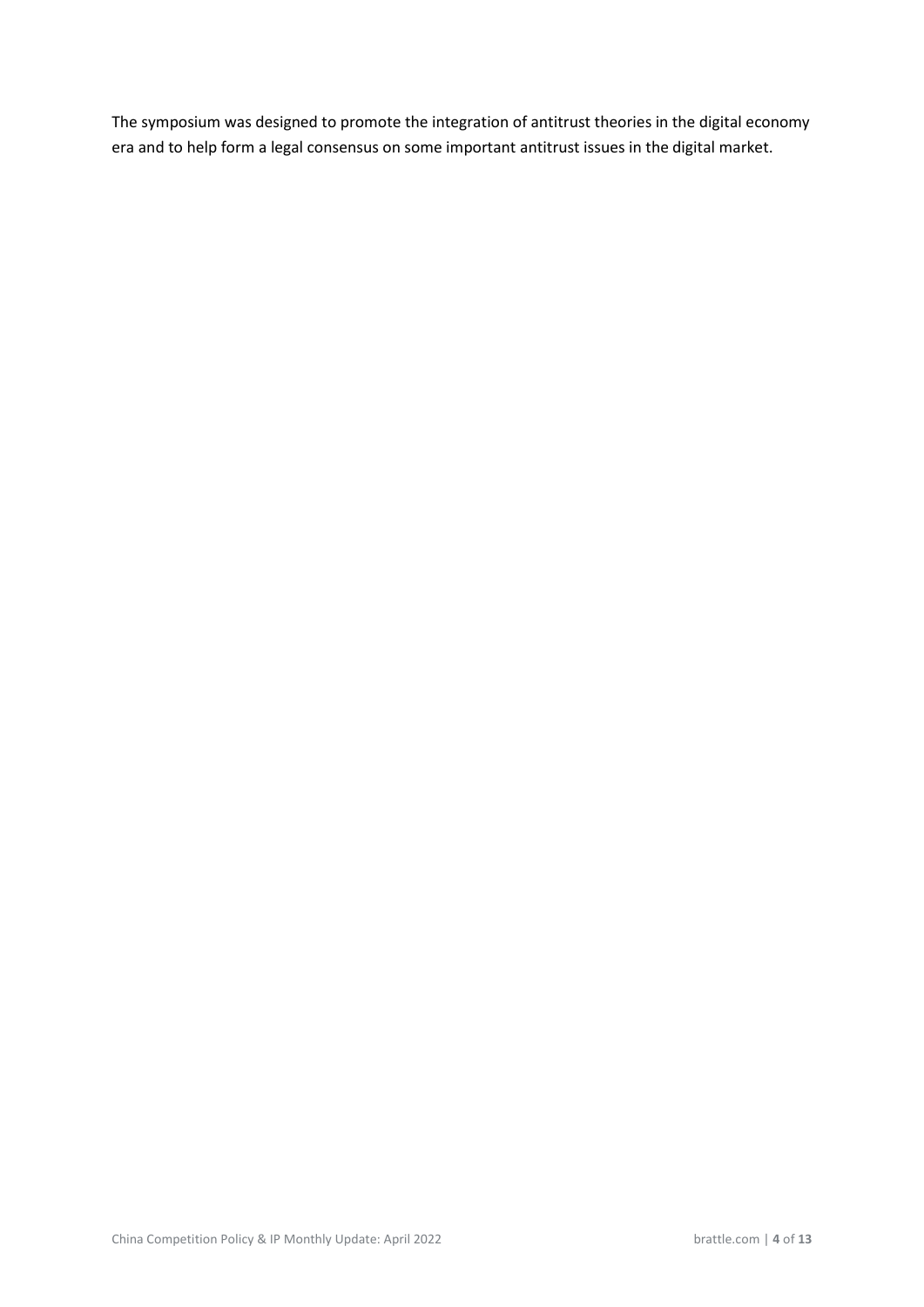## <span id="page-5-0"></span>Regulatory News **\_\_\_\_\_\_\_\_\_\_\_\_\_\_**

## <span id="page-5-1"></span>Yunnan AMR Fines Four Driver Training Institutions for Monopoly

### **[Read the Chinese version here](http://neweconomy.chinadevelopment.com.cn/xfz/xjt/2022/0324/1770733.shtml?msclkid=156c594bb94211ecbc0bc7d5d5f0e094)**

On March 18, 2022, SAMR released the administrative penalty decision of the Yunnan Administration for Market Regulation (Yunnan AMR) against four driver training institutions in Dayao County, Yunnan Province, for reaching a monopoly agreement.

In March 2021, Yunnan AMR opened an investigation into the suspected monopolistic behavior of Dayao County Jinxing Motor Vehicle Driving Training Co., Ltd., Dayao County Agricultural School Automobile Driver Training Station, Dayao Yicheng Driving Training Service Co., Ltd., and Dayao County Jinhui Ji Motor Vehicle Driving Training Co., Ltd. On February 28, 2022, Yunnan AMR made an administrative penalty decision on the four driver training institutions in accordance with the law.

Yunnan AMR found that after four joint discussions, the four involved driver training institutions signed the "Self-Regulatory Convention of Dayao County Motor Vehicle Driving Training Industry" on July 30, 2020. The convention established the training fees charged by the driving institutions beginning on August 1, 2020: Small car manual (C1) training fees were not to be less than RMB 5,400 per person; small car automatic (C2) training fees were not to be less than RMB 6,400 per person; three-wheeled motorcycle (D) training fees were not to be less than RMB 580 per person; and twowheeled motorcycle (E, F) training fees were not to be less than RMB 460 per person. Each member paid a performance bond of RMB 100,000. On October 20, 2020, after being questioned by the relevant departments, they made corrections and terminated the flat fee.

Yunnan AMR held that the four institutions entered into a monopoly agreement to fix or increase the price of goods, and therefore administered a fine of 3% of their sales in 2020, which in total amounted to RMB 452,212.24.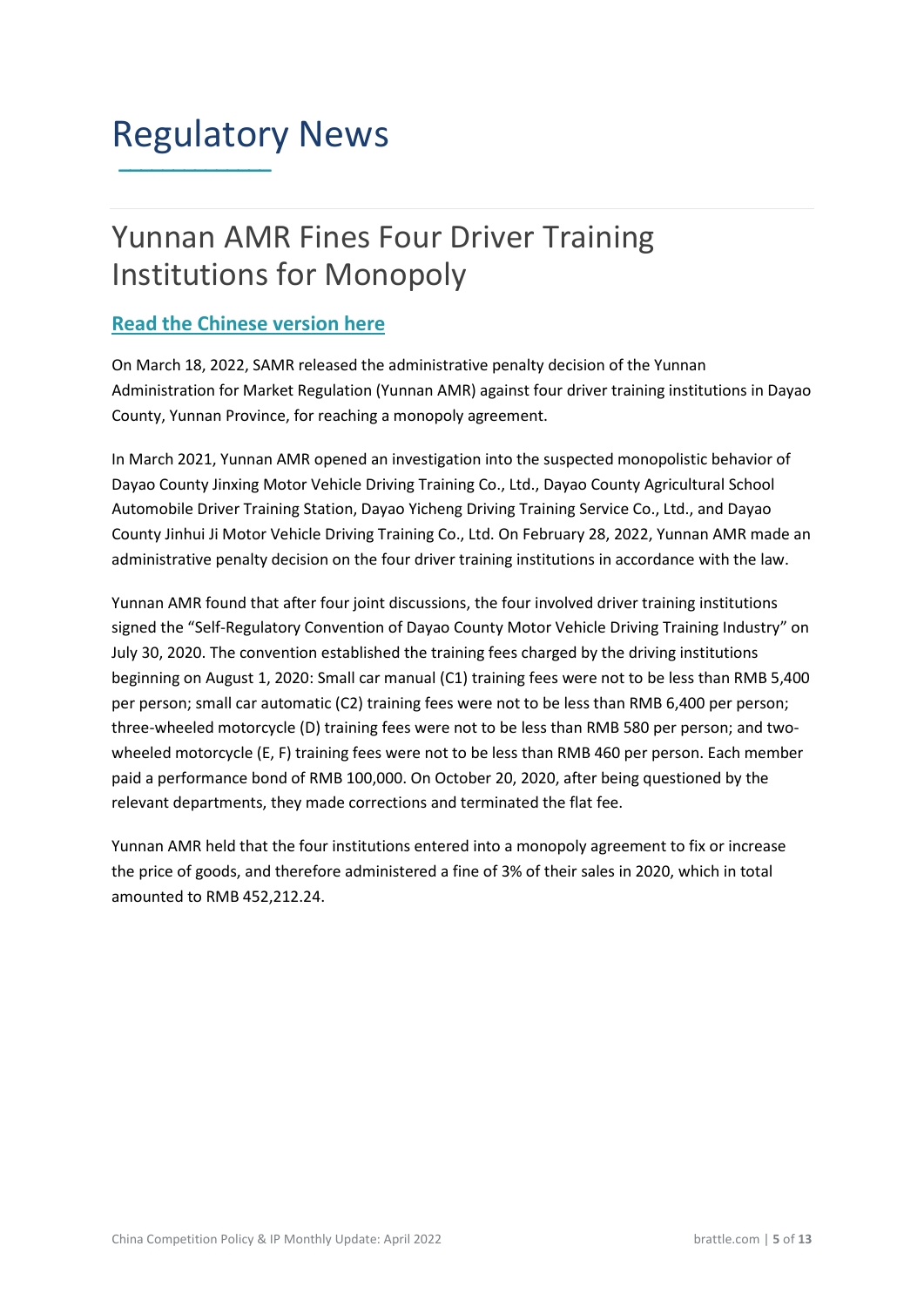## <span id="page-6-0"></span>SAMR Imposes Three Administrative Penalty Decisions Due to Failures to File

### **[Read the Chinese version here](https://www.samr.gov.cn/fldj/tzgg/xzcf/202203/t20220329_340898.html)**

### **[Read the Chinese version here](https://www.samr.gov.cn/fldj/tzgg/xzcf/202203/t20220329_340897.html)**

### **[Read the Chinese version here](https://www.samr.gov.cn/fldj/tzgg/xzcf/202203/t20220329_340896.html)**

On March 28, 2022, SAMR issued three decisions on administrative penalties for failures to file concentrations of undertakings with the authorities in accordance with the law. The three decisions involved AGRE Asia Link Operating Platform Limited's (AGRE Asia's) acquisition of Guangri Limited's equity, Apollo Asia Real Estate Management, LLC's acquisition of Wexun Limited's equity, and BNP Paribas Personal Finance's (BNP Paribas's) acquisition of Zhejiang Wisdom Puhua Leasing Limited's (Wisdom Puhua's) equity. The first two transactions involved the real estate industry, while the BNP Paribas/Wisdom Punhua transaction involved the financial industry.

On August 18, 2017, AGRE Asia acquired 45 common shares of Guangri, a company primarily engaged in the development and operation of industrial land in Shanghai. After the transaction, AGRE Asia and Gemdale Properties and Investment Corporation Limited (Gemdale) jointly controlled Guangri, with 45% and 55% equity interests, respectively.

On September 27, 2018, Apollo Asia acquired one common share of Weixun, a company primarily engaged in the development and operation of industrial land in Suzhou. After the transaction, Apollo Asia held 50% of the equity interest in Weixun and shared joint control with Gemdale.

On May 21, 2021, BNP signed an Equity Transfer Agreement with Geely International Limited, Zhejiang Zhongjian Investment Co., Ltd., and Zhejiang Geely Automobile Co., Ltd. to acquire 20% of Wisdom Puhua's equity and obtain joint control.

All three of these concentrations of undertakings violated Article 21 of the Anti-Monopoly Law since they were implemented without filing with the relevant authorities. However, SAMR assessed that none of the concentrations had the effect of excluding or restricting competition and therefore fined AGRE Asia and Apollo Asia RMB 400,000 each, and BMP Paribas RMB 300,000.

## <span id="page-6-1"></span>SPC Releases Judicial Interpretation of Anti-Unfair Competition Law

### **[Read the Chinese version here](https://www.court.gov.cn/zixun-xiangqing-351311.html)**

On March 17, 2022, the Supreme People's Court (SPC) released the "Judicial Interpretation of Anti-Unfair Competition Law." The judicial interpretation went into effect on March 20, 2022.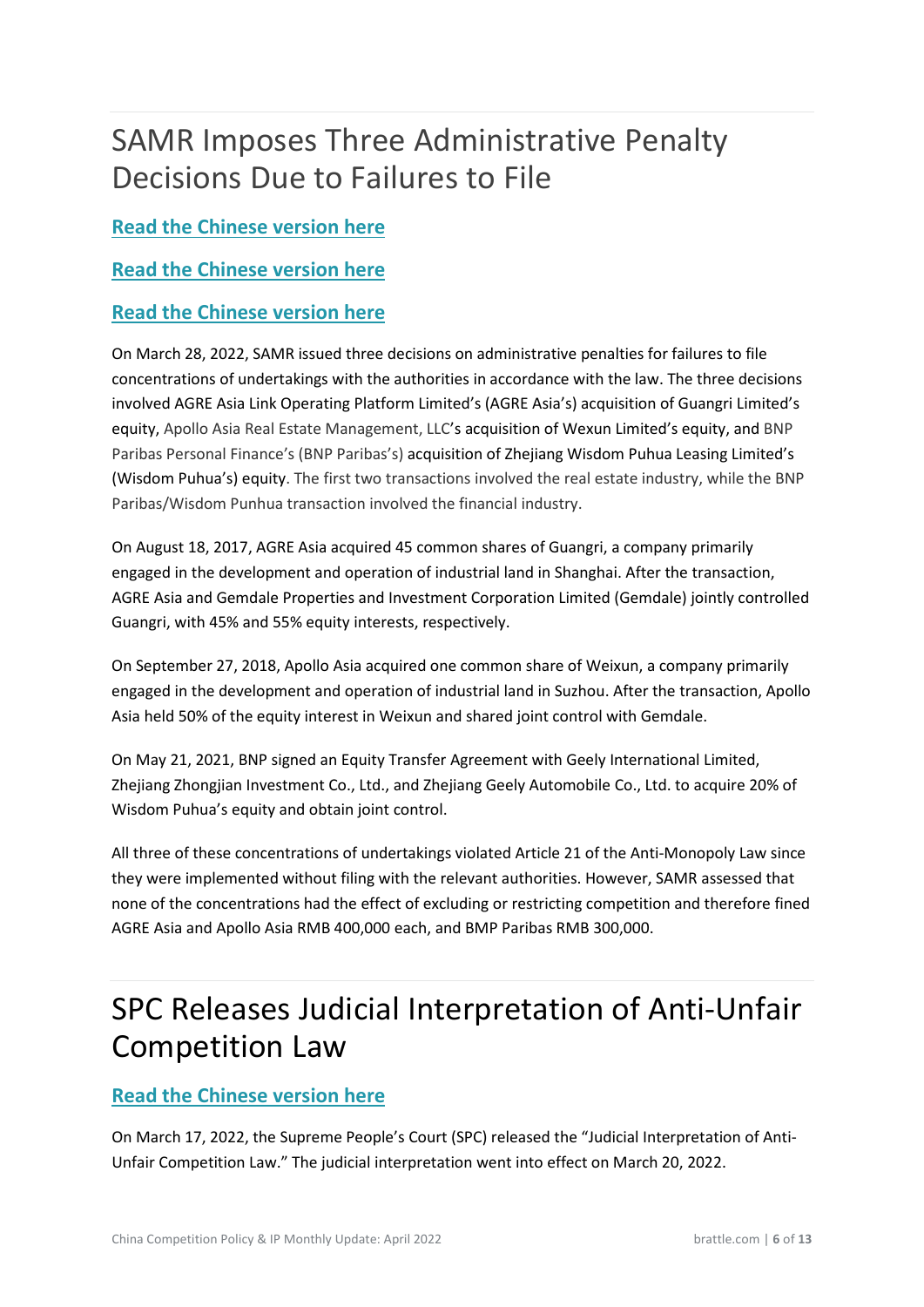With 29 articles, the judicial interpretation clarifies the application of Article 2 of the Anti-Unfair Competition Law and details the determination of the acts of counterfeiting and forgery, false publicity, and online unfair competition.

Highlights of the interpretation include:

#### 1. **The application of Article 2 of the Anti-Unfair Competition Law**

Since its implementation, Article 2 of the Anti-Unfair Competition Law has become one of the main legal bases for the People's Court to determine new types of unfair competition. However, inconsistencies in adjudication standards occur from time to time. In this regard, the judicial interpretation stipulates that – if an operator's act disrupts the order of market competition, damages the legitimate rights and interests of other operators or consumers, and is not included in Chapter II of the Anti-Unfair Competition Law or in provisions of the Patent Law, Trademark Law, or Copyright Law – the People's Court can apply Article 2 to determine whether it is an act of unfair competition.

#### **2. Business ethics in the Anti-Unfair Competition Law**

Whether the operator has violated business ethics is the core standard when applying Article 2 of the Anti-Unfair Competition Law to determine the justification of the competition conduct. The judicial interpretation clarifies that business ethics in the Anti-Unfair Competition Law shall not be equated with everyday moral standards, but rather with codes of conduct generally complied with and recognized in a particular business field. The People's Court shall determine whether the operator has violated business ethics in accordance with the law, considering the specific circumstances of the case, the rules of the industry or commercial practice, the subjective state of the operator, the willingness of the counterparty, the impact on the rights and interests of consumers, the order of market competition, and the public interest of society.

#### **3. Counterfeiting and forgery**

In 2021, the courts across the country concluded a total of 8,654 unfair competition disputes, of which counterfeiting and forgery cases accounted for a large proportion. The judicial interpretation elaborates on the provisions of Article 6 of the Anti-Unfair Competition Law on counterfeiting and forgery. It clarifies the definition of "influential" marks and the factors to be considered, and explains that the Anti-Unfair Competition Law cannot protect marks belonging to the prohibited scope of the Trademark Law.

#### **4. Internet unfair competition**

Given the rapid development of technology and business models in the internet industry, the judicial interpretation – instead of enumerating new behaviors constituting unfair internet competition – summarizes and refines the conditions for legal application to serve judicial purposes. The necessary guidance for judicial decisions is provided while allowing for market self-regulation and technological innovation.

The judicial interpretation is an important initiative of the SPC to thoroughly utilize its function in intellectual property adjudication and promptly respond to the judicial needs of new fields and new industries. It is of great significance in enhancing the judiciary against unfair competition,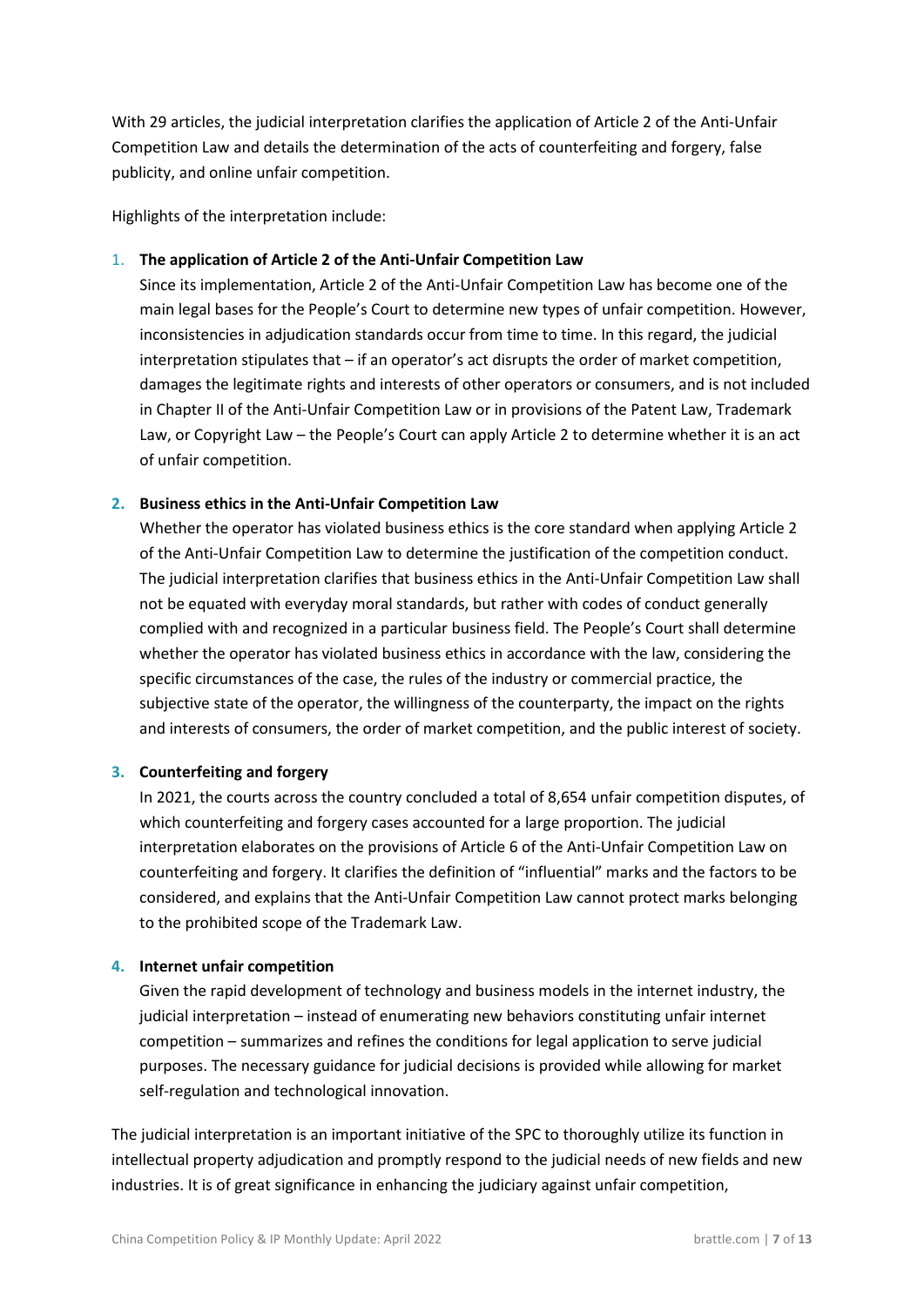<span id="page-8-0"></span>strengthening the fundamental position of competition, and facilitating the formation of an efficient, standardized, fair, and unified domestic market.

## SPC Intellectual Property Court Reports on Its Work in First Three Years

### **[Read the Chinese version here](http://www.news.cn/legal/2022-02/27/c_1128420866.htm)**

The year 2022 marks the third anniversary of the establishment of the Intellectual Property Court of the Supreme People's Court (SPC). On February 27, 2022, at the 33<sup>rd</sup> meeting of the Standing Committee of the 13th National People's Congress, the president of the SPC presented a special report on the implementation of the "Decision of the Standing Committee of the National People's Congress on Several Issues Concerning Litigation Procedure of Patent and Other Intellectual Property Cases" over the past three years.

The report shows that, after three years of operation, the appeal hearing mechanism for intellectual property cases at the national level has been remarkably effective. The Intellectual Property Court has received 9,458 second-instance cases related to technical intellectual property and monopolies since the court's establishment in January 2019. The court has concluded 7,680 cases, representing an average annual increase of 49.3% in newly received cases.

In addition, local courts have accepted 59,351 first-instance cases on technical intellectual property rights and monopolistic practices and have concluded 55,835 cases in the past three years, with an average annual increase of 10.5% in newly received cases. The number of the first- and secondinstance patent infringement cases increased by an average of 26.5% and 31.8% per year, respectively, and the number of cases with claims exceeding RMB 100 million has been on the rise.

These figures reflect the strong demand for judicial protection of intellectual property rights in the context of technological development. These cases involved an increasingly extensive array of emerging industries, with the court accepting more than one-fifth of cases involving industries such as new-generation information technology, biomedicine, high-end equipment manufacturing, and energy conservation.

Moving forward, the SPC will work to strengthen the judicial protection of scientific and technological innovation achievements and intellectual property rights with greater vigor, safeguard the order of fair competition in the market with more practical measures, and strengthen the antimonopoly and anti-unfair competition judiciary. The SPC will continue to improve the rules for adjudicating competition cases, take a proactive stance in the international governance of intellectual property rights, fairly adjudicate foreign-related intellectual property cases in accordance with the law, and equally protect both domestic and foreign rights holders.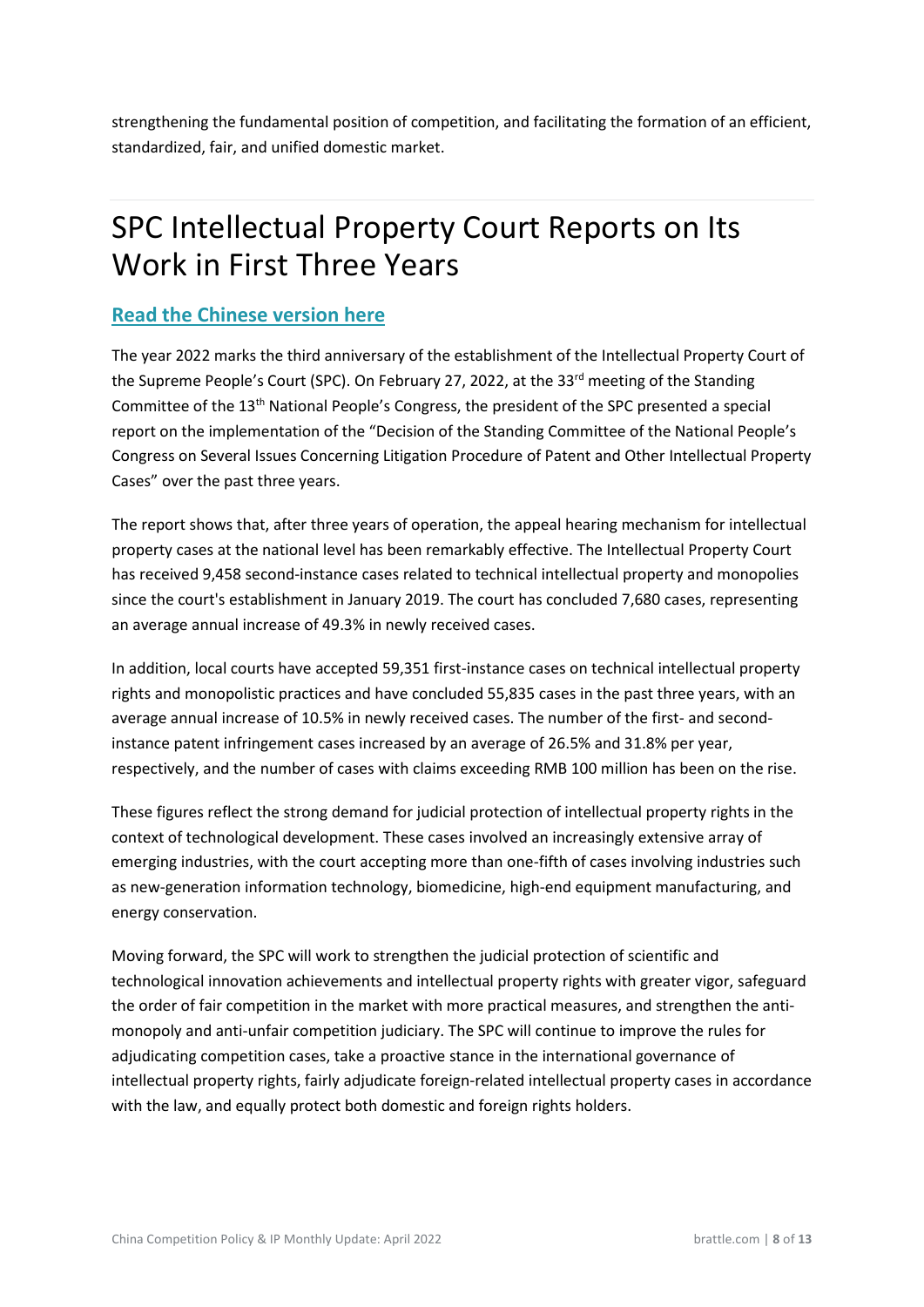## <span id="page-9-1"></span><span id="page-9-0"></span>Industry Updates

## [SPC Rules Huaming-Taipu Mediation Agreement](#page-9-1)  [Constitutes Horizontal Monopoly](#page-9-1)

### **[Read the Chinese version here](https://enipc.court.gov.cn/zh-cn/news/view-1934.html?msclkid=908c232db8ee11ec9c57333085151cfb)**

In March 2022, the SPC concluded an appeal case between Shanghai Huaming Power Equipment Co., Ltd. (Huaming) and Wuhan Taipu Transformer Switch Co., Ltd. (Taipu), which involved a patent "mediation agreement" between the two enterprises. It was found that the mediation agreement constituted a horizontal monopoly agreement – and that the agreement's content was not substantially related to the scope of protection of the patent in question – and violated the mandatory provisions of the Anti-Monopoly Law. Therefore, the court overturned the first-instance judgment and confirmed the invalidity of the mediation agreement in its entirety.

In October 2015, Taipu sued Huaming for infringement of its invention patent for an "off-circuit tap changer." In January 2016, Taipu withdrew its lawsuit after the two parties signed a mediation agreement stipulating that Huaming could only produce certain types of off-circuit tap changers. Huaming could also only resell other types of off-circuit tap-changers to downstream customers using Taipu's supply and with prices determined according to Taipu's supply price. In June 2019, Huaming filed a lawsuit before Wuhan Intermediate People's Court in Hubei Province, claiming that the mediation agreement in question violated the Anti-Monopoly Law and should be deemed invalid.

The court of the first instance determined that the mediation agreement was not a monopoly agreement and ruled against Huaming's claims. Huaming filed an appeal and, in the second instance, the SPC ruling determined that both Huaming and Taipu produced and sold off-circuit tap changers and therefore have a competitive relationship. In addition, the mediation agreement divided the market of off-circuit tap changers and restricted the sales price and production quantity of the products covered by the agreement, which excluded and restricted the normal competition between operators. Further, the patent in question is not a fundamental patent that cannot be avoided in the field of off-circuit tap changers. Therefore, the fact that Taipu owned and exercised the patent did not exclude the illegality of the mediation agreement in question.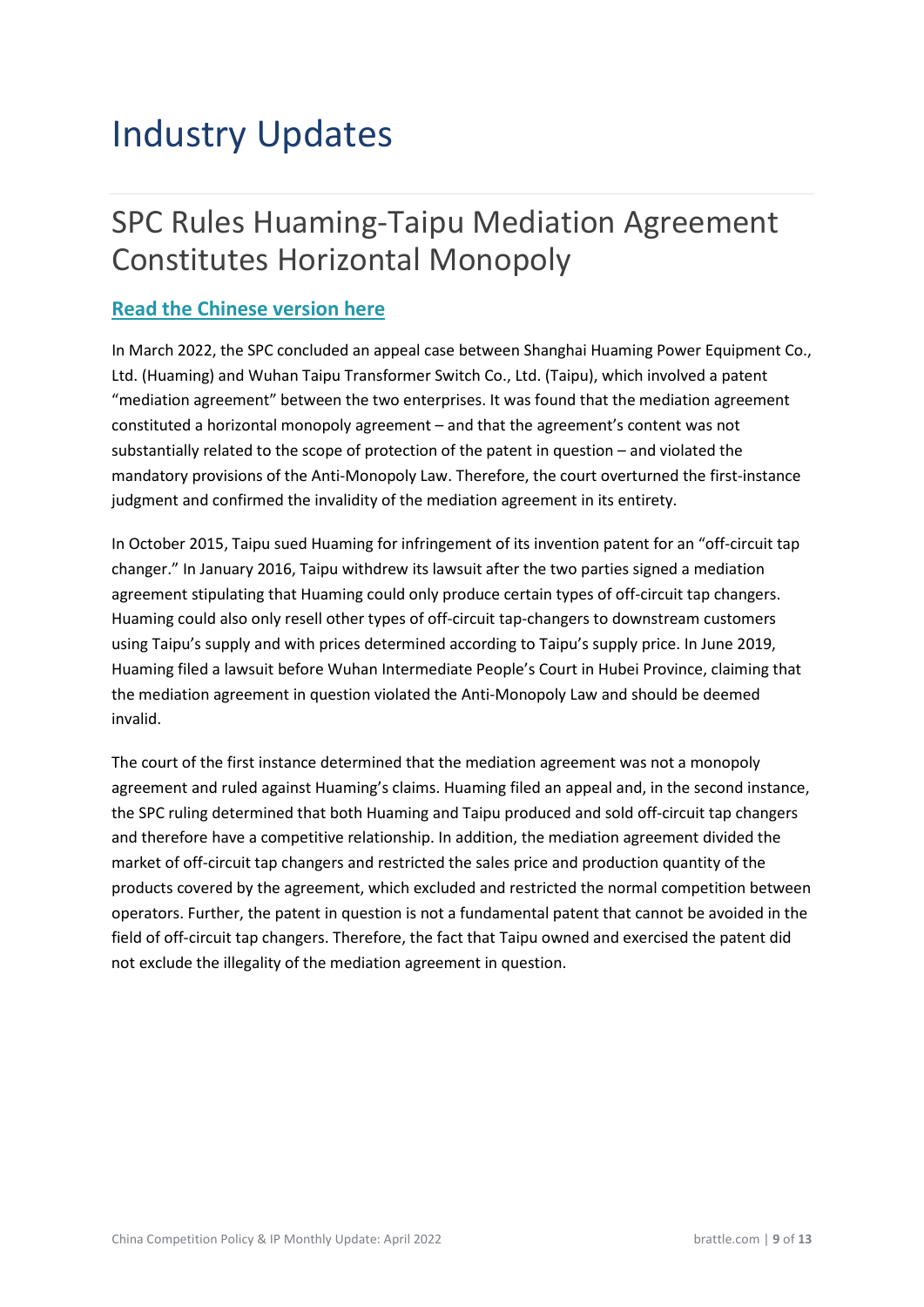## <span id="page-10-0"></span>iQIYI Wins Lawsuit Against Rental Platform for Unfair Competition

### **[Read the Chinese version here](http://www.ciplawyer.com/html/spfbzdjz/20220309/148007.html)**

On March 8, 2022, the second instance verdict in the unfair competition dispute between Beijing iQIYI Science & Technology Co., Ltd (iQIYI) and Hunan Nan'ao Network Technology Company Ltd (Nan'ao) was publicly released. The Beijing Intellectual Property Court upheld the first instance verdict, deciding that Nan'ao Network should compensate iQIYI for economic losses of RMB 1 million and reasonable costs of RMB 30,000.

iQIYI is one of China's major online video platforms. Its user agreements clearly stipulate that the platform's membership system is based on the basic principle of "one person, one membership account, no sharing" and that paid membership revenue is an important source of income for video sites. Nan'ao is a company that provides gaming and video rental account services via mobile apps.

In the first instance, iQIYI argued that all major video platforms rely on membership systems in which each subscriber only has one account and is prohibited from sharing their accounts with others. This was violated when Nan'ao set up special areas in the four platforms it operates to provide services for renting iQIYI's membership accounts and reaped high profits. Such conduct severely undermined iQIYI's membership management system and business model, constituting unfair competition. Nan'ao had 718 items related to iQIYI accounts on its four platforms, generating a total of 177,100 transactions.

Accordingly, iQIYI filed a lawsuit against Nan'ao, seeking compensation of RMB 8 million for economic losses and RMB 100,000 for reasonable expenses. Nan'ao argued that the service it provided was an intermediary service for information distribution and that the iQIYI accounts at issue were all uploaded by Nan'ao platform users who were also paid members of iQIYI. Nan'ao had promptly deleted the relevant areas on its platforms and fulfilled its duty of care. Nan'ao also argued that its main business was game account rental, and that its video account rental services only represented a small percentage of its operations and hence would not have an impact on iQIYI.

In the first instance, the court held that Nan'ao had breached Article 2 of the Anti-Unfair Competition Law and that its behavior constituted unfair competition. As iQIYI's actual losses and Nan'ao's illegal earnings were not ascertainable, the court, considering multiple factors, awarded the defendant a discretionary compensation of RMB 1 million and RMB 30,000 for reasonable expenses by the law.

Nan'ao appealed against the first instance judgment. In the second instance, the court held that Nan'ao had damaged iQIYI's legitimate rights and interests, constituting unfair competition. The amount of compensation awarded by the first instance court was also reasonable. Therefore, the second instance court rejected the appeal and upheld the original judgment.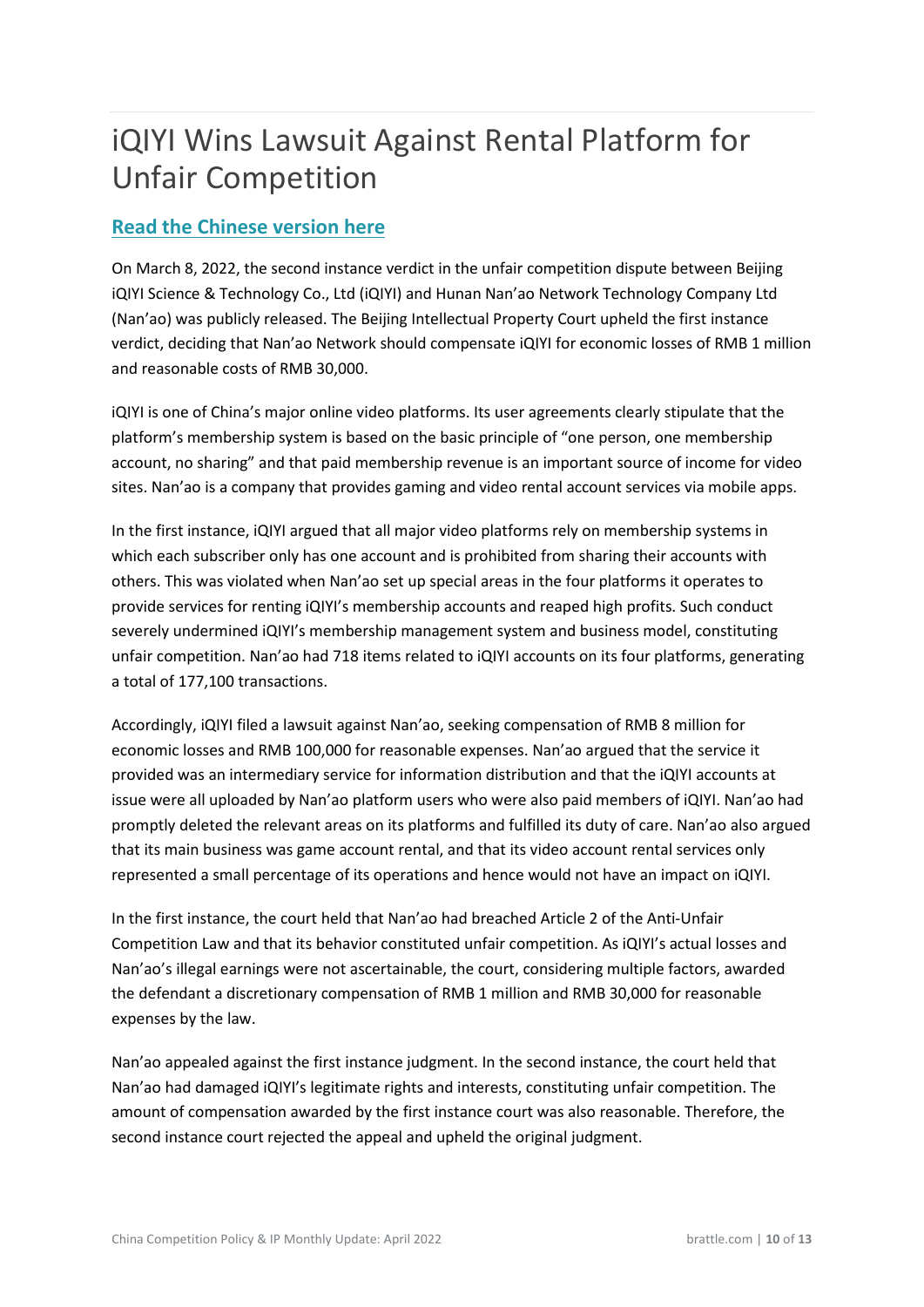## <span id="page-11-0"></span>SPC Makes First Anti-Monopoly Review of Reverse-Payment Agreement Related to Drug Patent

### **[Read the Chinese version here](https://ipc.court.gov.cn/zh-cn/news/view-1881.html)**

The Intellectual Property Court of the Supreme People's Court (SPC) recently concluded the appeal of a patent infringement application withdrawal for the pharmaceutical invention Saxagliptin tablets, which are used to manage type 2 diabetes. This was the first time a preliminary anti-monopoly review was conducted in a non-monopoly case on a "reverse-payment agreement for pharmaceutical patents." On March 22, 2022, the Intellectual Property Court issued commentary on this landmark case.

In this case, the plaintiff, AstraZeneca, obtained the patent right of the active ingredient Saxagliptin from an outside party, BMS. Another outside party, Jiangsu Vcare PharmaTech Co. Ltd. (Vcare), filed a request for invalidation against the patent at issue in 2011. Later, BMS and Vcare entered into an agreement stipulating that Vcare would withdraw the invalidation request and that BMS and the successor patent owner – AstraZeneca – would not pursue Vcare and its affiliates (specifically, the defendant Jiangsu Aosaikang Pharmaceutical Co., Ltd. (Aosaikang)) for implementing the patent involved after January 1, 2016. Subsequently, Vcare withdrew its request for invalidation, and Aosaikang manufactured and sold Saxagliptin tablets after the above-mentioned agreed date. AstraZeneca then filed a lawsuit in Nanjing Intermediate People's Court against Aosaikang for patent infringement.

The Nanjing Intermediate People's Court held that Aosaikang, as a related party of Vcare, was entitled to enforce the patent in question in accordance with the agreement, and therefore rejected all of AstraZeneca's claims. AstraZeneca appealed to the SPC, and later applied for withdrawal of the appeal on the grounds that it had settled with Aosaikang.

In the process of reviewing the withdrawal application, SPC found that the agreement was in line with the appearance of a so-called "reverse-payment patent agreement." SPC pointed out that, in drug patent cases, the courts should generally examine whether the agreements in question – ones that have the appearance of a "reverse-payment patent agreement" – violate the Anti-Monopoly Law to a certain extent.

Specifically, in this case, SPC held that there were no patent obstacles to the entry of the relevant market due to the patent's expired protection, so there was no need for further review and processing of the case.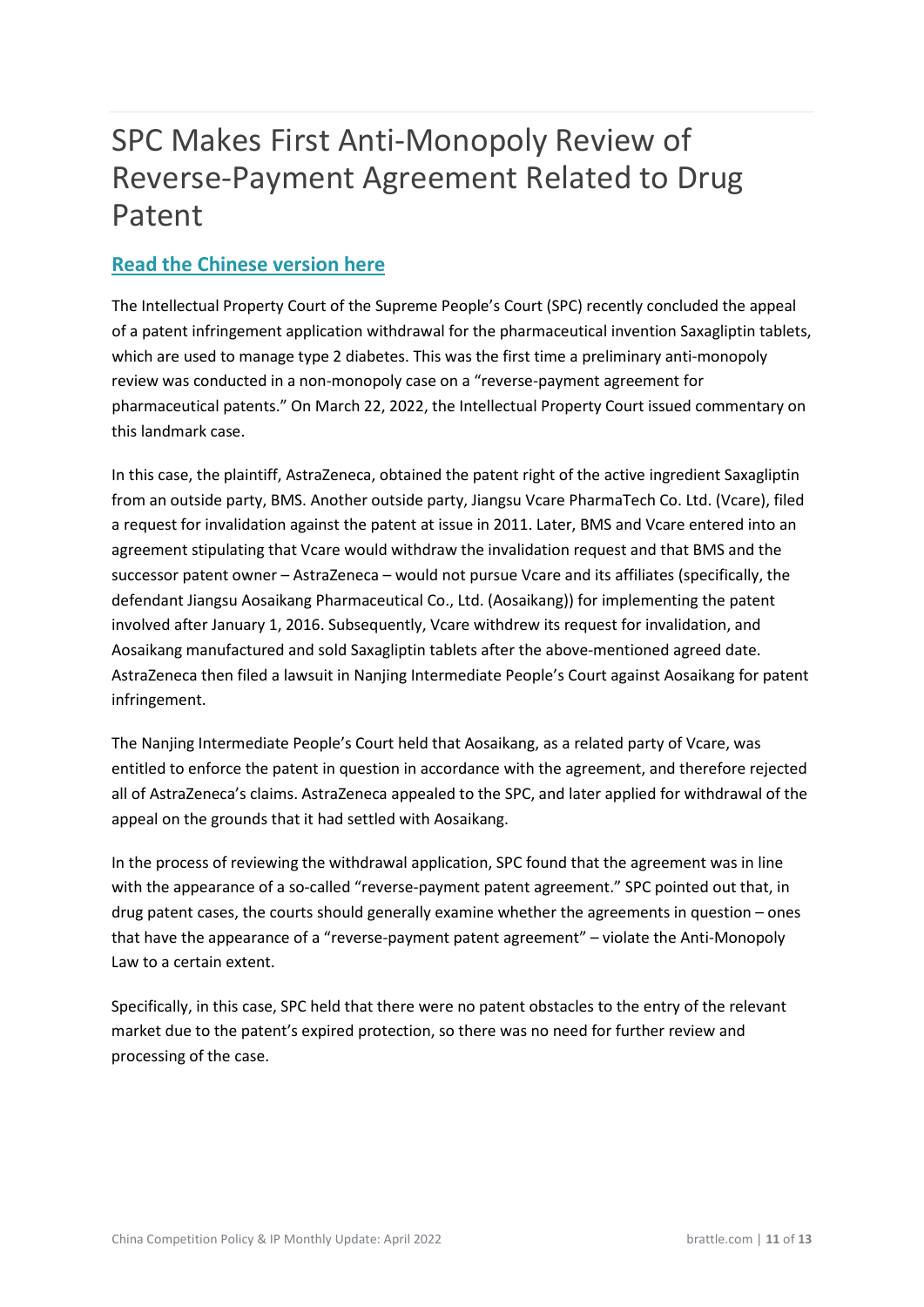## <span id="page-12-0"></span>Court Rules That Using Pre-recorded Videos on Livestreaming Platforms Constitutes Unfair Competition

### **[Read the Chinese version here](https://new.qq.com/omn/20220326/20220326A08BIA00.html)**

On February 8, 2022, the People's Court of Tianjin Free Trade Zone made a judgment on the unfair competition case between three plaintiffs – Shenzhen Tencent Computer System Co., Ltd., Tencent Technology Co., Ltd., and Tencent Digital (Tianjin) Co., Ltd. – and the defendant Mr. Chen. The court found that the defendant's behavior – enabling users to upload pre-recorded videos to livestreaming platforms – constitutes infringement, and determined punitive damages owed to the plaintiffs.

Tencent is the operator of the livestreaming apps NOW Live and Tencent Live. The defendant Mr. Chen is a Taobao store operator who sold technically processed cell phones capable of achieving unmanned livestreaming on many livestreaming platforms, including NOW Live and Tencent Live. Specifically, the defendant's technical processing of cell phones enabled users to use pre-recorded videos for real-time livestreaming while circumventing the platforms' monitoring. Tencent claims that the defendant improperly exploited Tencent's livestreaming services for illegal business interests; undermined Tencent's competitive advantage formed by the rich, high-quality live streaming content on NOW Live and Tencent Live; and infringed upon Tencent's legitimate business interests, which constituted unfair competition.

The court found that the unmanned livestreaming behavior violated the basic rules of the livestreaming platforms and directly harmed the plaintiffs' economic interests and competitive advantage. In addition, the defendant's conduct also harmed the legitimate rights and interests of consumers to watch real-time live broadcasts and disrupted the normal order of livestreaming operations. Therefore, the court ordered the defendant to compensate the plaintiffs for economic losses of RMB 689,148, which amounted to three times the infringement profit of RMB 229,716.